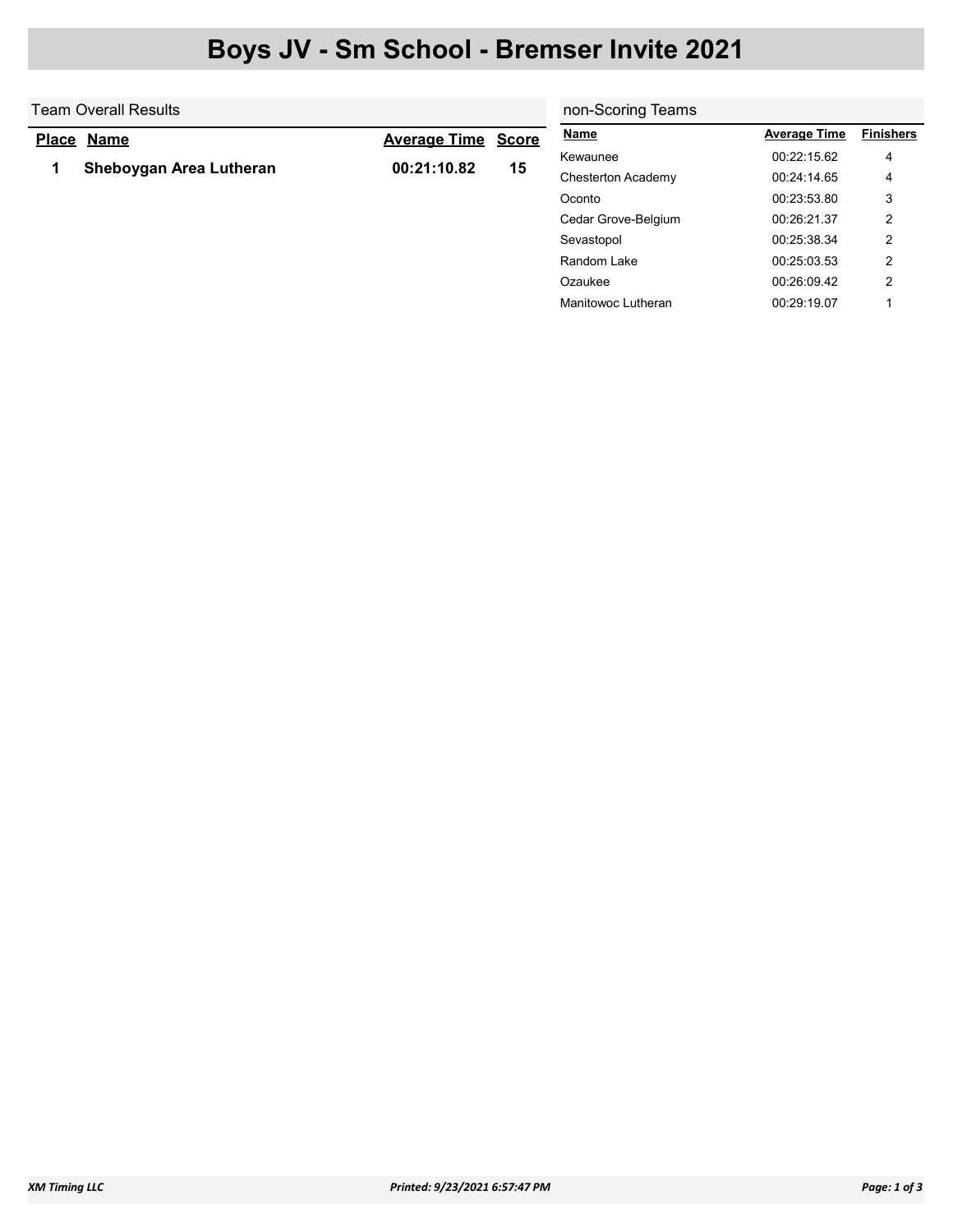## Boys JV - Sm School - Bremser Invite 2021

## Team Results

| <b>Place</b> | <u>Team Name</u>        |                         |      |                     |   | Average Time # of Finishers Team Score |              |
|--------------|-------------------------|-------------------------|------|---------------------|---|----------------------------------------|--------------|
|              | Sheboygan Area Lutheran |                         |      | 00:21:10.82         | 8 | 15                                     |              |
|              | <b>Team Position</b>    | <b>Overall Position</b> | Bib# | Name                |   | <b>Chip Time</b>                       | <b>Score</b> |
|              |                         |                         | 1151 | <b>Ethan Damrau</b> |   | 00:20:47.84                            |              |
|              | 2                       |                         | 1159 | Lukas Schulze       |   | 00:20:51.19                            | 2            |
|              | 3                       | 3                       | 1157 | Alexei Leganchuk    |   | 00:21:01.95                            | 3            |
|              | 4                       | 5                       | 1149 | <b>Caleb Bremer</b> |   | 00:21:15.11                            | 4            |
|              | 5                       |                         | 1156 | Kole Klapperich     |   | 00:21:58.04                            | 5            |
|              | 6                       | 11                      | 1155 | Lukas Hughes        |   | 00:22:21.39                            | (6)          |
|              |                         | 12                      | 1154 | Jack Hasenstein     |   | 00:22:22.68                            | (7)          |